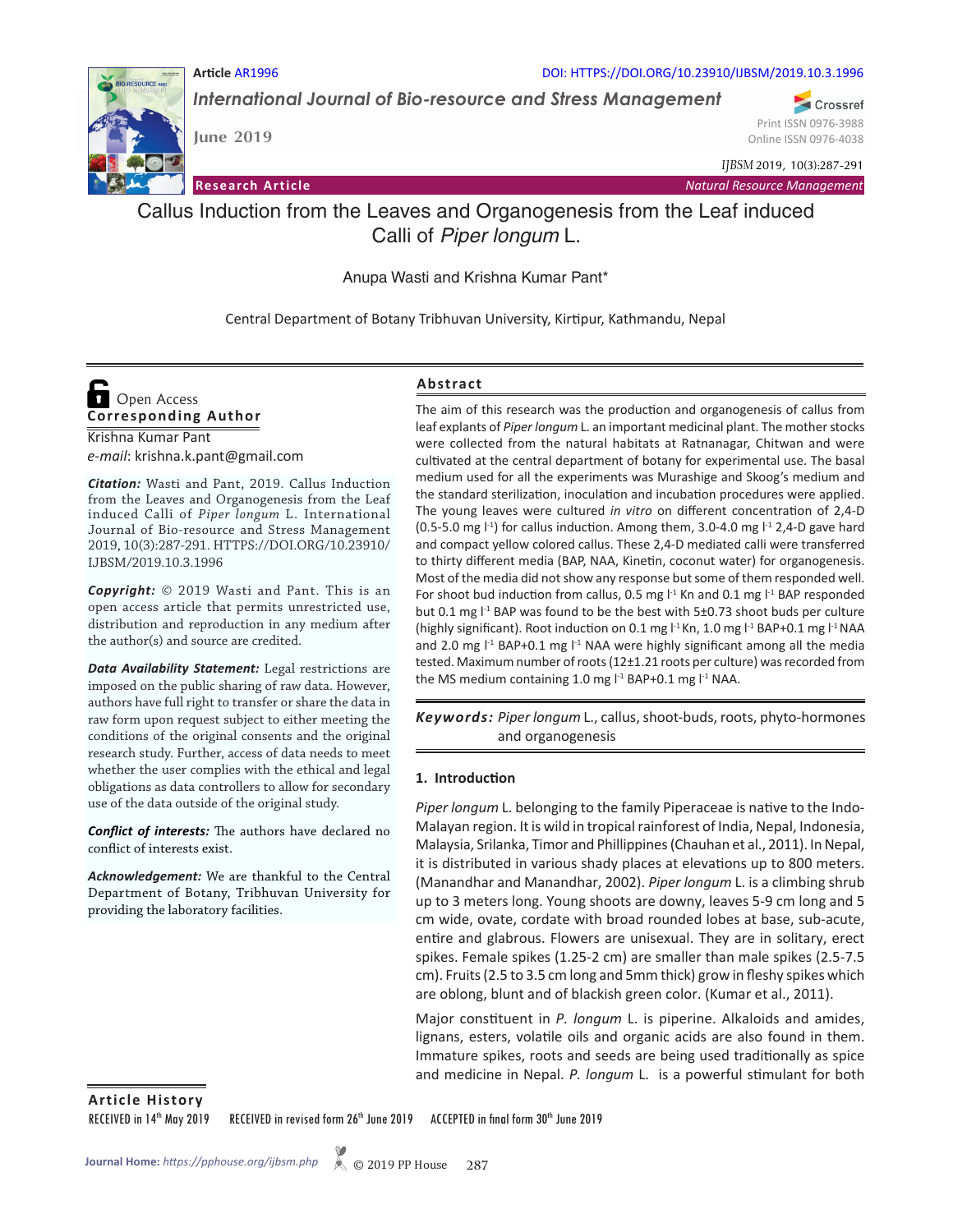respiratory and digestive systems. It plays an important role in the release of metabolic heat energy. It increases the bioavailability and enhances absorption of other ingredients (Meena et al., 2009). Some medicinal and pharmacological activities are anti-oxidant activity (Natarajan et al., 2006), hepatoprotective activity (Christina et al., 2006), antiinflammatory activity (Kumar et al., 2011), anticancer activity (Pradeep and Kuttan, 2002) and antimicrobial activity (Ali et al., 2007, Singh and Rai, 2013).

The demand and dependency on traditional medicine in the developing countries is very high (Chatterjee and Ghosh, 2015). Due to all these reasons the plant attracts locals to over collect, rapid loss in its natural habitat due to the production of unviable viable seeds (Kanimazi and Sujata, 2015) and various other reasons like habitat loss have made this species vulnerable and hence the Department of Plant Resources, Nepal has included this species under their list of prioritized plants for multiplication and conservation. Although various researchers like Parida and Dhal, 2011, Padhan, 2015, Tiwari, 2016 focused on the multiplication of this species through nodal explants whereas researchers like Deka and Kalita, 2007 and Manorama and Sindhu, 2013, used axillary buds and meristems respectively for multiple shoot production. Mass propagation in short time can be made possible through intermediate callus either by direct organogenesis or by the development of somatic embryogenesis. Callus culture may also be one of the best alternatives to produce secondary metabolites in shorter time and reduce the pressure in nature. Very little work have been published so far focusing on the callus induction through leaves and their organogenesis. Hence, we focused on the callus production leading to organogenesis in the present research. Similar works have been done by various workers like (Bhat et al., 1992) through nodes; (Malathi et al., 2016) and (Sathelly et al., 2016) through leaves. The purpose of this research is to determine the combination of plant growth hormone like 2,4-D, NAA, BAP and Kinetin to leaf explants of *Piper longum* L. for induction of callus and its organogenesis leading to its *in vitro* conservation.

#### **2. Materials and Methods**

#### *2.1. Plant materials*

Plants were collected from Ratnanagar of Chitwan district (200m above sea level), Nepal and they were cultivated in pots at the Central Department of Botany, Tribhuvan University, Kirtipur, Kathmandu, Nepal for further use as required (Figure 1). The experiments were conducted for one year (August 2017- August 2018). Upper three to four leaves from the tips were taken in the beaker and washed under running water for half an hour with 2 drops of Tween-20. Then, they were washed with distilled water. After that, those leaves were surface sterilized by 0.1% HgCl<sub>2</sub> for 3-4 minutes and washed several times with sterile water. Then the leaves were cut into size of 0.5 cm<sup>2</sup> and inoculated in different media in culture tubes. All the transfers were done inside laminar air flow cabinet near burning Bunsen burner and culture tube mouths were sealed tightly with the help of aluminum foil and rubber bands. Then, were transferred to the culture room where artificial lights with light/dark cycle of 16/8 hours were supplied continuously with 25±2 °C temperature.

#### *2.2. Culture media*

 The solid Murashige and Skoog, 1962 (MS) medium was used as control. Strengths viz. half strength and quarter strength with hormone were used for shooting and rooting of explants, different concentration of 2,4-D (0.5, 1.o, 1.5, 2.0, 2.5, 3.0, 3.5. 4.0, 4.5 and 5.0 mg  $\vert$ <sup>-1</sup>) were used for callus induction from leaf explants. Similarly, different concentration of MS+Cytokinins (BAP 0.1, 0.5, 1.0, 1.5 and 2.0 mg  $1<sup>-1</sup>$  and Kn 0.1, 0.5, 1.0, 1.5 and 2.0 mg  $\vert$ <sup>1</sup>) were prepared and used for root and shoot proliferation responses. Similarly, the combinations of NAA (auxin) and BAP or Kinetin (cytokinin) in MS media (NAA 0.1+ BAP 0.1, NAA 0.1+BAP 0.5, NAA 0.1+BAP1.0, NAA 0.1+BAP 1.5, NAA 0.1+BAP 2.0, NAA 0.5+BAP 0.5, NAA 0.5+1.0 and NAA  $0.5+BAP$  1.5 mg  $\vert^{1}$ ) were used for shoot and root induction from the callus. Likewise, MS+NAA 0.1 mg  $I<sup>-1</sup>+10$ % coconut water, MS+NAA 0.5 mg l<sup>-1</sup>+10% coconut water; 1/2 MS+NAA 0.1 mg  $1^4+10\%$  coconut water,  $\frac{1}{2}$  MS+NAA 0.5 mg  $1^4+10\%$ coconut water; ¼ MS+NAA 0.1 mg l<sup>-1</sup>+10% coconut water, ¼ MS+NAA 0.5 mg  $1<sup>1</sup>$ +10% coconut water were also used for callus transfer and further organogenesis responses.

#### **3. Results and Discussion**

This research was carried out for the callus induction from leaf explants and to find out their responses on shoot and root induction via different media combination. Leaf cultures were done on MS full strength media supplemented with different concentration of 2,4-D (0.5-5.0 mg  $\vert$ <sup>-1</sup>) for callus induction. Among those ten different concentrations of 2,4-D, callus initiation was found only in four different concentrations viz. 2.5, 3.0, 3.5 and 4.0 mg  $1<sup>1</sup>$  of 2,4-D. Other concentration of 2,4-D (0.5, 1.0, 1.5, 2.0, 4.5 and 5.0 mg  $\vert$ <sup>-1</sup>) did not show any response and hence has been omitted from the result (Table 1). All the cultures were observed for a maximum of

| Table 1: Callus morphology and their volume on MS+2,4-D |                         |                   |                |           |  |  |  |  |
|---------------------------------------------------------|-------------------------|-------------------|----------------|-----------|--|--|--|--|
| SI.                                                     | $2,4-D$ hor-            | Callus morphology |                | Amount of |  |  |  |  |
| No.                                                     | mone conc.<br>$(mg -1)$ | Color             | <b>Texture</b> | callus    |  |  |  |  |
| 1.                                                      | 2.5                     | Cream             | Soft           | $\ddot{}$ |  |  |  |  |
| $\mathfrak{D}$ .                                        | 3.0                     | Yellow            | Harder         | $++$      |  |  |  |  |
| 3.                                                      | 3.5                     | Light yellow      | Hard           | $++$      |  |  |  |  |
| 4.                                                      | 4.0                     | Light yellow      | Hard           | $++$      |  |  |  |  |

 $'+$ 'Average amount of callus (upto 0.5 cm<sup>2</sup>) and  $'++$ ' Large amount of callus ( $>0.5$  cm<sup>2</sup>).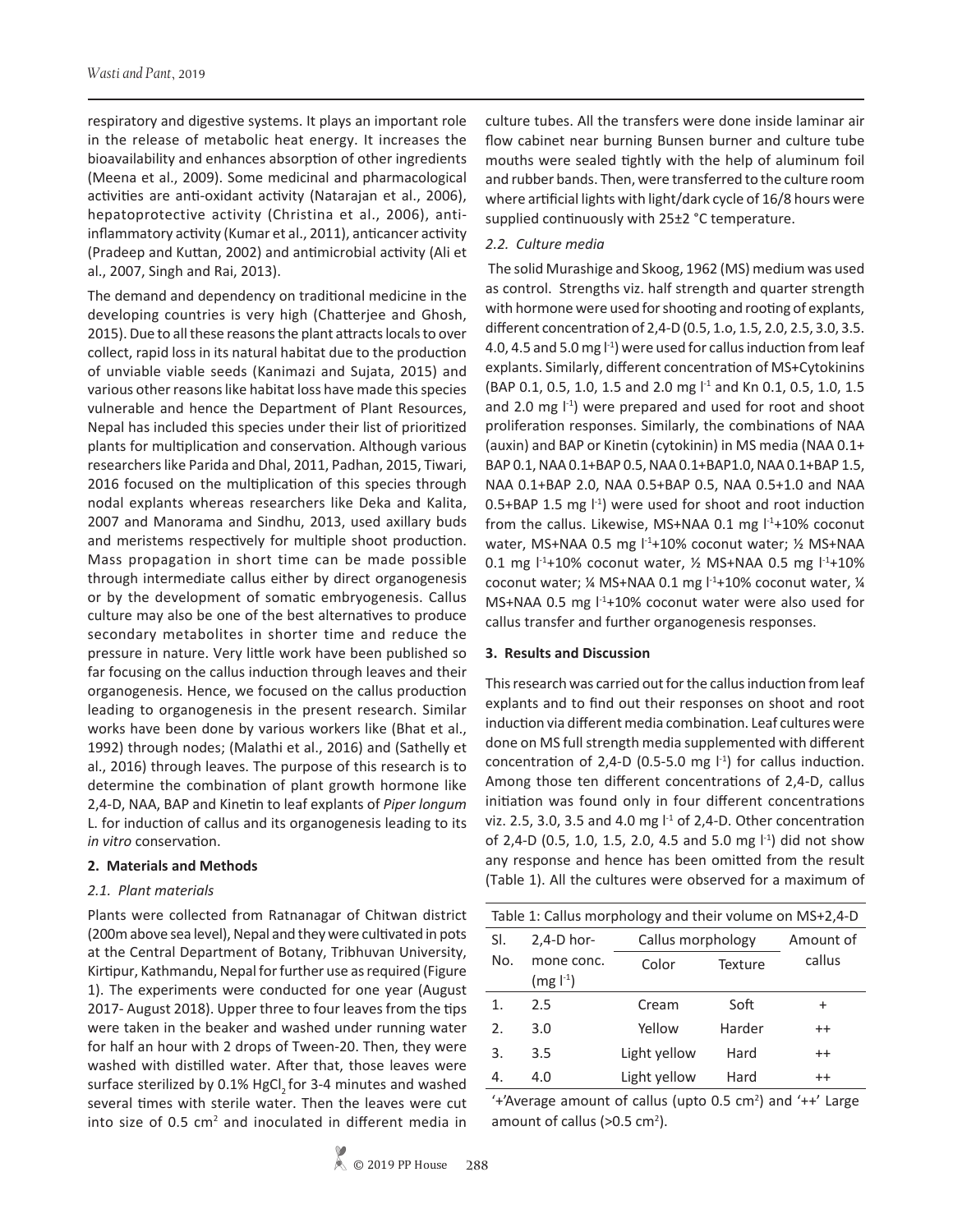12 weeks in which the leaf explants either became brown or remained yellow.

The earliest sign of callus induction was observed within 1.5 weeks of leaf culture on MS+2.5 mg l<sup>-1</sup> 2,4-D. Thus induced calli were of cream colored and soft in texture. The time requirement for callus induction, callus color and texture however varied greatly among the different concentrations of 2,4-D. 3.0 mg  $1<sup>-1</sup>$  2,4-D induced large amount of yellow colored harder callus after 6.33 weeks of leaf culture. Similarly, 3.5 mg  $1<sup>-1</sup>$  of 2,4-D as well as 4.0 mg  $1<sup>-1</sup>$  of 2,4-D also produced hard light yellow colored callus within 5.83 and 7 weeks of leaf culture respectively. From the Table 1., it can be concluded that the optimum concentration of 2,4-D required for callus induction from the leaves of *P. longum* L. is between 2.5- 4.0 mg  $I<sup>-1</sup>$  (Figure a, b and c). However, Manorama and Sindhu, (2013) reported that MS medium supplemented with 0.5 mg I<sup>-1</sup> 2,4-D as the best for callus production with 100% success in leaf explants of *P. longum* L*.* It can also be concluded from the results that yellowish and hard calli are more proliferative than the creamy soft ones.

The calli produced from 2,4-D was transferred (sub-cultured) to different combination of media for proliferation and regeneration (Table 2). Among all the 30 treatments, only two

| Table 2: 2,4-D mediated callus color and their differentiation |
|----------------------------------------------------------------|
| into shoot buds and roots per culture on different hormone     |
| combinations after third subculture                            |

| $S$ $\overline{\phantom{a}}$ . | Media combi-                                  | Callus             | Roots/          | Shoot buds/     |
|--------------------------------|-----------------------------------------------|--------------------|-----------------|-----------------|
| No.                            | nation                                        | color              | culture         | culture         |
| 1.                             | <b>MS</b>                                     | Yellowish<br>green | $1.33 \pm 0.33$ |                 |
| 2.                             | <b>MS+0.1 BAP</b>                             | Green              |                 | 5±0.73          |
| 3.                             | $MS+1.0$<br>BAP+0.1 NAA                       | Green              | $12+1.21$       |                 |
| 4.                             | $MS+2.0$<br>BAP+0.1 NAA                       | Green              | $9.67 \pm 1.56$ |                 |
| 5.                             | MS+0.1 Kn                                     | Green              | $6.83 \pm 0.87$ |                 |
| 6.                             | MS+0.5 Kn                                     | Yellowish<br>green |                 | $3.17 \pm 0.54$ |
| 7.                             | $MS+1.5$<br>$Kn+0.5 NAA$                      | Light green        | $3.33 \pm 0.33$ |                 |
| 8.                             | $MS+2.0$<br>$Kn+0.5 NAA$                      | Light green        | $2.17 \pm 0.47$ |                 |
| 9.                             | MS+10%<br><b>CW+0.5 NAA</b>                   | Greenish<br>brown  | $2 + 0.5$       |                 |
| 10.                            | MS 1/ <sub>2</sub> +10%<br>$CW+0.1$ NAA       | Greenish<br>brown  | 2±0.36          |                 |
| 11.                            | MS 1/ <sub>4</sub> +10 %<br><b>CW+0.5 NAA</b> | Greenish<br>brown  | $3.33 \pm 1.02$ |                 |
|                                |                                               |                    |                 |                 |

The treatments described in the methodology but showed no response at all have been omitted.

viz. MS+BAP 0.1 mg  $I<sup>-1</sup>$  and MS+Kinetin 0.5 mg  $I<sup>-1</sup>$  were able to induce shoot buds and the highest number of buds recorded were 5 $\pm$ 0.73 on 0.1 mg  $l^{-1}$  BAP (Figure d and e). This indicates that shoot proliferation from the callus is much more difficult than roots. The result was on agreement with Sathelly et al. (2016) though shoot buds were very small until three months of culture. Basak et al. (2014) also found difficulty in shoot regeneration of *P. longum* L. similar to our results. Bhatt and Dhar (2004) also reported in *Myrica esculenta* that cytokinin promoted shoot bud's multiplication but prevented shoot elongation. Bhat et al. (1995) reported that low BAP induced high shoot buds from callus and higher concentration of BAP suppressed shoot regeneration and turned callus into green and nodular similar to our findings. Similar results were reported by Rubluo and Barroso (1992) as well as by Anand and Rao (2000). This result shows that the cytokinin in general at a lower concentration is effective in shoot bud induction from the callus and at the same time BAP is more effective than Kinetin. Malathi et al. (2016) reported that BAP showed better response than Kinetin in callus proliferation and regeneration, similar to the present investigation. The color and texture of the callus also show some relationship in both in callus growth and organogenesis. Generally, harder friable calli with pale yellow to green color were observed to be performing better than the softer creamy to brownish ones in all respects.

The 2,4-D initiated calli failed to root in almost all the concentrations of both the cytokinins (BAP and Kn) alone except Kn 0.1 mg  $I<sup>-1</sup>$ . This indicates that cytokinins alone generally do not induce roots from the callus similar to Azad *et al.,* (2003), who suggested that BAP only do not produce roots because *in vitro* root initiation, development and elongation requires auxin. The root induction on 0.1 mg  $I<sup>11</sup>$ and basal MS (control) might be because of the residual effect of the previous media (i.e. 2,4-D). Among the auxin-cytokinin combinations, a higher cytokinin concentration ( $\geq 1$  mg  $\vert^{1}$ ) with lower auxin (0.1-0.5 mg  $\vert$ <sup>-1</sup>) concentration seems to be optimum for inducing roots from the callus (Table 1., Figure f, g, h and i).

Highest number of roots was recorded on MS supplemented with 1.0 mg  $I<sup>-1</sup>$  BAP and 0.1 mg  $I<sup>-1</sup>$  NAA (Figure f). Basak et al. (2014) stated that if suitable growth conditions are available, roots can be initiated but there is difficulty in shoot regeneration of *P. longum* L. In the present investigation also, there was initiation of roots in many other media like MS supplemented with Kinetin, BAP, NAA, MS, ½ MS and ¼ MS supplemented with 10% coconut water and NAA. In almost every case, the requirement of auxin (NAA) was evident for root induction and hence, it can be concluded that auxin is necessary for root induction from the calli of this species. Hartmann et al. (1996) stated that most of the leaf explants are likely to initiate more roots than shoot buds because of the reason that leaves culture do not include an axillary bud.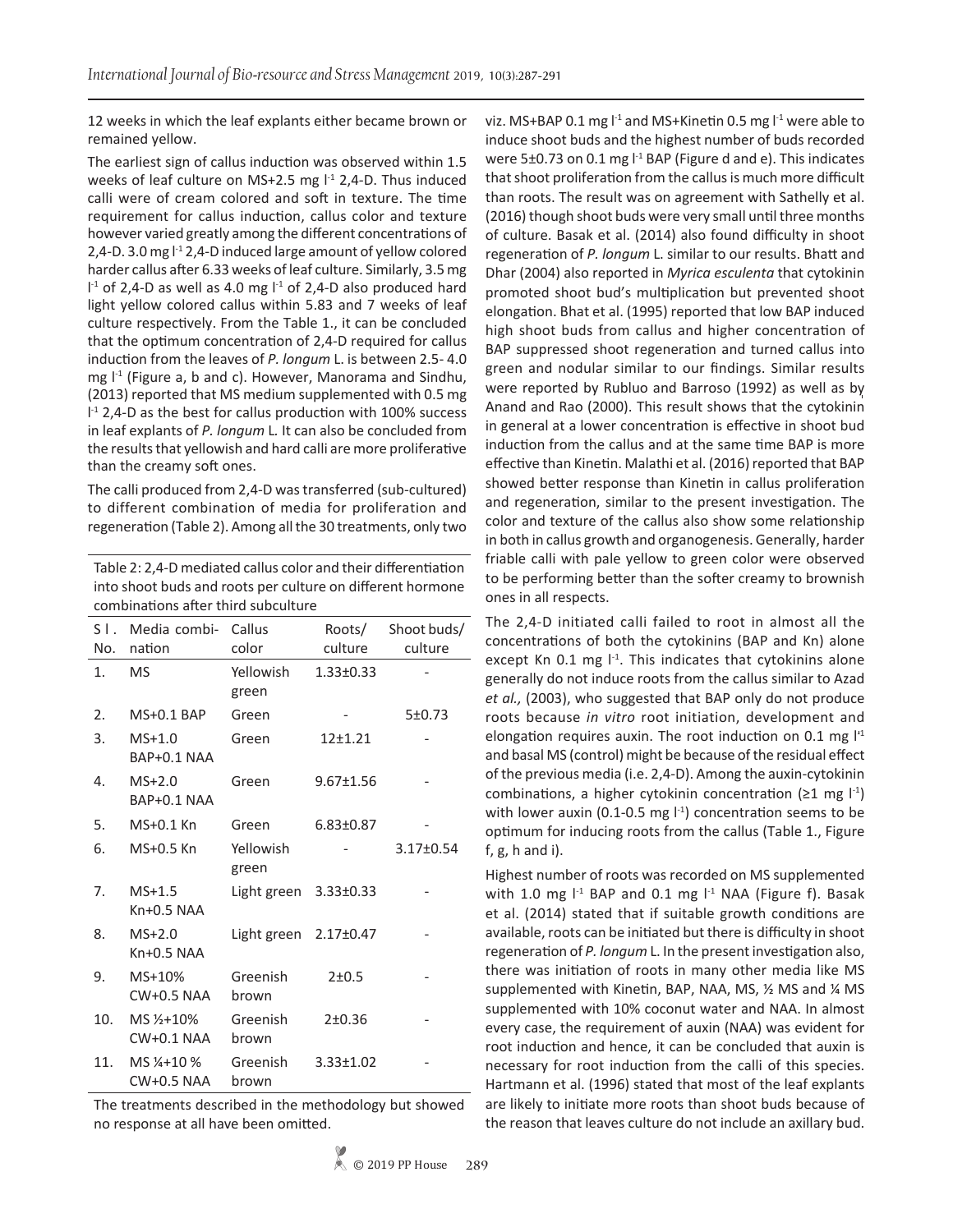



#### **4. Conclusion**

Based on the current investigation, MS+3.0 mg  $I<sup>-1</sup>$  of 2,4-D was the best for callus induction from leaves of *Piper longum* L. and those leaf induced calli showed better results in shoot bud induction on MS containing 0.1 mg  $l^{-1}$  of BAP whereas the best media for root induction from calli was MS with 2.0 mg I<sup>-1</sup> BAP+0.1 mg I<sup>-1</sup> NAA. Hard friable calli with yellow to green color showed better proliferation as well as organogenesis.

#### **5. Acknowledgement**

We are thankful to the Central Department of Botany, Tribhuvan University for providing the laboratory facilities.

### **6. References**

- Ali, A.M., Alam, N.M., Yeasmin, M.S., Khan, A.M., Sayeed, M.A., 2007. Antimicrobial screening of different extracts of *Piper longum* L. Research Journal of Agriculture and Biological Sciences 3(6), 852–857.
- Anand, A., Rao, C.S., 2000. A rapid *in vitro* propagation protocol for *Piper barberi* Gamble, a critically endangered plant. *In vitro* Cellular and Developmental Biology- Plant 36, 61–64*.*
- Azad, M.A.K., Amin, M.N., Begum, F., 2003. Rapid clonal propagation of a medicinal plant *Adhatoda vasica*  Nees. using tissue culture techniques. Online Journal

of Biological Science 3, 172–182.

- Basak, U.C., Dash, D., Jena, G.J.P., Mahapatra, A.K., 2014. New technique for adventitious rooting and clonal propagation of *Piper longum* L. (pippali) through leaf cuttings. African Journal of Plant Science 8(2), 108–112.
- Bhat, S.R., Chandal, K.P.S., Malik, S.K., 1995. Plant regeneration from various explants of cultivated *Piper* species. Plant Cell Reports 14, 398–402.
- Bhat, S.R., Kackar, A., Chandal, K.P.S., 1992. Plant regeneration from callus culture of *Piper longum* L. by organogenesis. Plant Cell Reports 11, 525–528.
- Bhatt, I., Dhar, U., 2004. Factors controlling micropropagation of *Myrica esculenta* buch.-Ham. Ex D. Don: A high value wild edible plant of Kumaun Himalaya. African Journal of Biotechnology 3, 534–540.
- Chatterjee, T., Ghosh, B., 2015. Simple Protocol for Micropropagation and *in Vitro* Conservation of *Plumbago zeylanica* L: An Important Indigenous Medicinal Plant. International Journal of Bio-resource and Stress Management 6(1), 068–075.
- Chauhan, S.R., Patel, A., Macwan, C., Parel, M., 2011. Phytochemical and therapeutical potential of *Piper longum* Lin. A review. International Journal of Research in Ayurveda and Pharmacy 2(1), 157–161.
- Christina, A.J.M., Saraswathy, G.R., Robert, S.H., Kothai, R., Chidambaranathan, N., Nalini, G., Therasal, R.L., 2006.